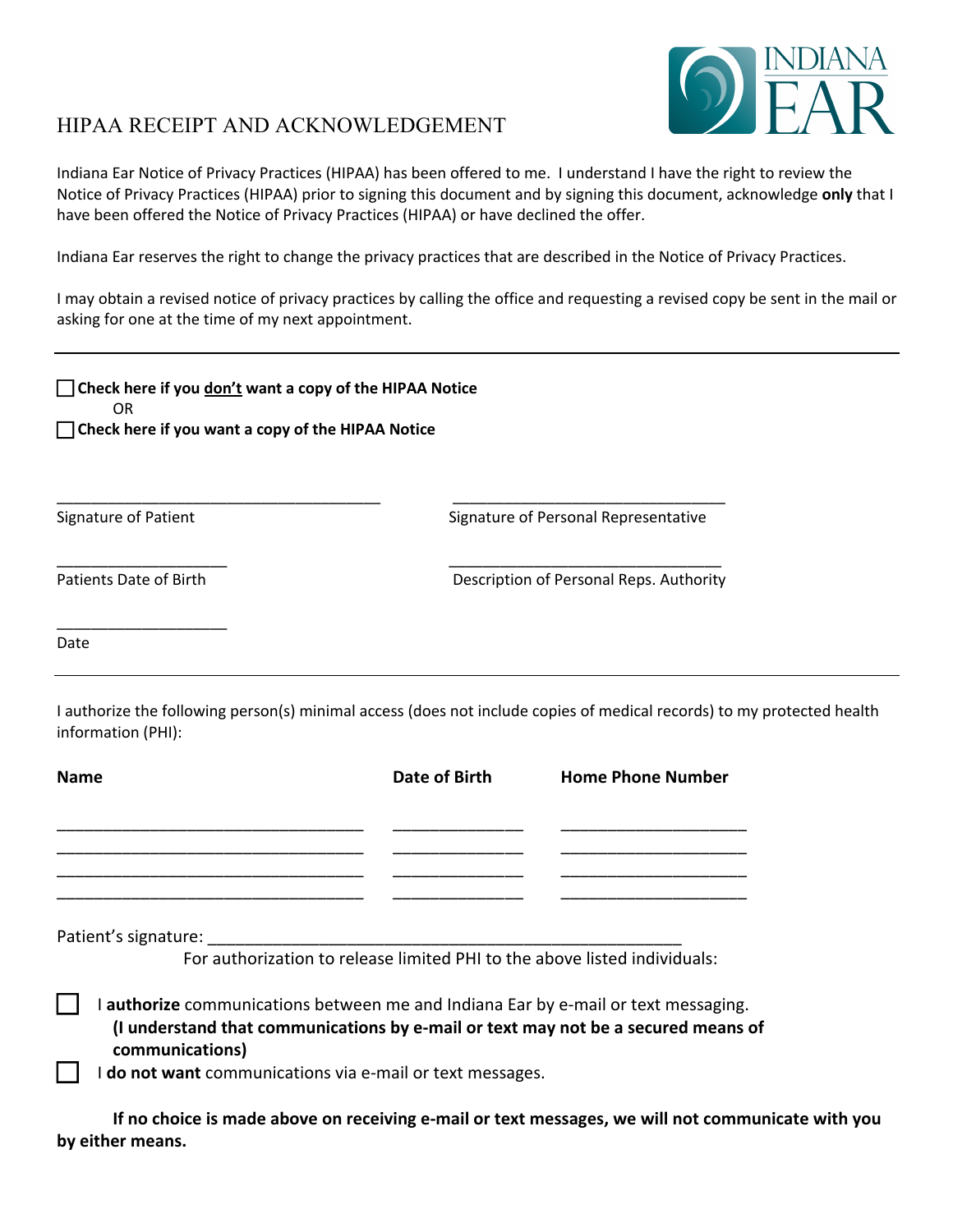# Consent to Treat/Patient Financial Responsibility



### CONSENT FOR CARE AND TREATMENT

I, the undersigned do hereby agree and give my consent for Indiana Ear to provide to the undersigned patient: audiology, medical services, and minor office procedures including but not limited to cerumen removal, paper patch placement, tube removal, and removal of a foreign body. This service is considered medically necessary and proper in the diagnosing or treatment of my audiology or other condition. I understand that my medication history will be downloaded from the Pharmacy Benefit Manager to aid in proper treatment plans and to optimize your care.

### FINANACIAL POLICY STATEMENT

We bill your health insurance company as a courtesy to you. You are responsible for any co-pay or deductible at the time of service. We require that payment of your estimated share be made at the time of your appointment. In the event your insurance company requests a refund of payment or denies coverage for your service, you will be responsible for the balance due. Denials based on "Usual and Customary" will be your responsibility pursuant to any managed care contract in place. If payment is made to you for services provided by Indiana Ear, you are obligated to promptly pay for those services.

**Pre-certification is not a guarantee of payment of benefits.** Any questions regarding your insurance coverage needs to be directed your insurance carrier. You will be responsible for all fees incurred for collections of monies owed including collection agency fees and/or court costs.

**NO SHOW FEES**. An appointment that is cancelled within 24 hours of the appointment or the patient does not come to the appointment, there will be a **\$50 no show** fee assessed. The space that is schedule is reserved for you. When it is cancelled upon short notice, we are unable to fill the appointment time. This fee is not covered by insurance and will be the responsibility of the patient. If a surgery is cancelled within a week of the surgery date, a **\$150 no show** fee will be assessed. The nurse and schedulers work diligently to get precertification completed, pre-operative clearances, and coordinate with the surgical facility, along with other paperwork needed to be completed in advance of the surgery date. When a surgery is cancelled 5 business days prior or less of the surgery, we are unable to fill the surgical slot. Please be courteous and plan your time in advance. THIS FEE IS NOT COVERED BY INSURANCE AND IS THE PATIENT'S RESPONSIBILITY. Furthermore, if there are 3 consistent no shows, you will be given a 30 day notice of discharge from the practice.

### FMLA AND DISABILITY PAPERWORK

The expenses associated with the completion of disability and FMLA paperwork are not covered by your insurance company. Charges apply for ALL disability and FMLA paperwork completed by our office. It is the patient's responsibility to provide our office with the paperwork that must be completed, due dates, and accurate fax numbers and/or mailing addresses for the paperwork destination. Our standard charge is \$20.00 per set of paperwork completed.

### BENEFIT ASSIGNMENT/RELEASE OF INFORMATION

I hereby authorize release to my insurance company of all information necessary for the payment of benefits. I hereby assign payment of benefits by my insurance company or Medicare to Indiana Ear.

| <b>Patient Printed Name</b>      | <b>DOB</b> | Date |
|----------------------------------|------------|------|
| Patient/Representative Signature |            |      |
| Relationship to the Patient      |            |      |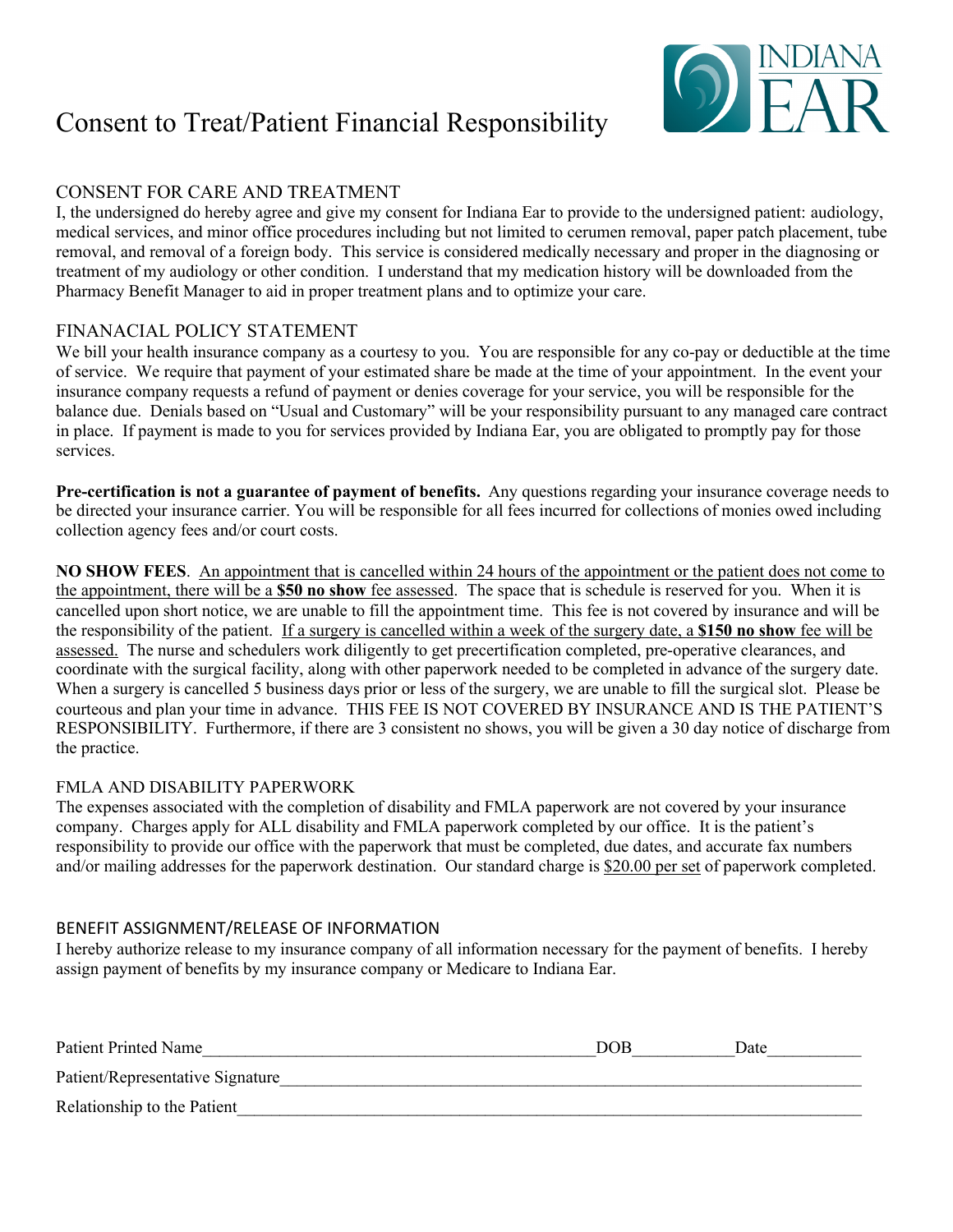

|                                                                                                                                                                                                                                          |                  | Demographic Information    |                                 | Date: |
|------------------------------------------------------------------------------------------------------------------------------------------------------------------------------------------------------------------------------------------|------------------|----------------------------|---------------------------------|-------|
|                                                                                                                                                                                                                                          |                  |                            |                                 |       |
|                                                                                                                                                                                                                                          |                  |                            |                                 |       |
|                                                                                                                                                                                                                                          |                  |                            |                                 |       |
| Address: <u>City:</u> City: State: Zip Code: <u>City: State: Zip Code:</u> City: City: City: City: City: City: City: City: City: City: City: City: City: City: City: City: City: City: City: City: City: City: City: City: City: City: C |                  |                            |                                 |       |
|                                                                                                                                                                                                                                          |                  |                            |                                 |       |
| Preferred Method of Contact: Home_______ Cell_______ Work_______                                                                                                                                                                         |                  |                            |                                 |       |
| Preferred Method of Contact:                                                                                                                                                                                                             | Phone Text Email |                            |                                 |       |
| Email Address                                                                                                                                                                                                                            |                  |                            |                                 |       |
| Marital Status:                                                                                                                                                                                                                          |                  |                            | Single Married Widowed Divorced |       |
| Preferred Language: (choose one) English Spanish Burmese Other                                                                                                                                                                           |                  |                            |                                 |       |
| Race: White African American Hispanic American Indian/Alaskan                                                                                                                                                                            |                  |                            |                                 | Asian |
| Ethnicity: Hispanic/Latino Non-Hispanic/Latino                                                                                                                                                                                           |                  |                            | Other                           |       |
|                                                                                                                                                                                                                                          |                  |                            |                                 |       |
| Relationship: Phone Number: Phone Number: 2008                                                                                                                                                                                           |                  |                            |                                 |       |
|                                                                                                                                                                                                                                          |                  |                            |                                 |       |
|                                                                                                                                                                                                                                          |                  | Care Team Information:     |                                 |       |
| Primary Care Physician: 1990 and 2000 and 2000 and 2000 and 2000 and 2000 and 2000 and 2000 and 2000 and 2000 and 2000 and 2000 and 2000 and 2000 and 2000 and 2000 and 2000 and 2000 and 2000 and 2000 and 2000 and 2000 and            |                  |                            |                                 |       |
| Referring Physician:                                                                                                                                                                                                                     |                  |                            |                                 |       |
| Other Physicians:<br><u> 1980 - Jan Barbara, margaret eta biztanleria (h. 1980).</u>                                                                                                                                                     |                  |                            |                                 |       |
|                                                                                                                                                                                                                                          |                  |                            |                                 |       |
|                                                                                                                                                                                                                                          |                  |                            |                                 |       |
| Preferred Imaging Center:                                                                                                                                                                                                                |                  |                            |                                 |       |
|                                                                                                                                                                                                                                          |                  |                            |                                 |       |
| Patient/Representative Signature:                                                                                                                                                                                                        |                  |                            |                                 | Date: |
|                                                                                                                                                                                                                                          |                  | How Did You Hear About Us? |                                 |       |
| Referring Physician Family/Friend Advertising Insurance Company                                                                                                                                                                          |                  |                            |                                 |       |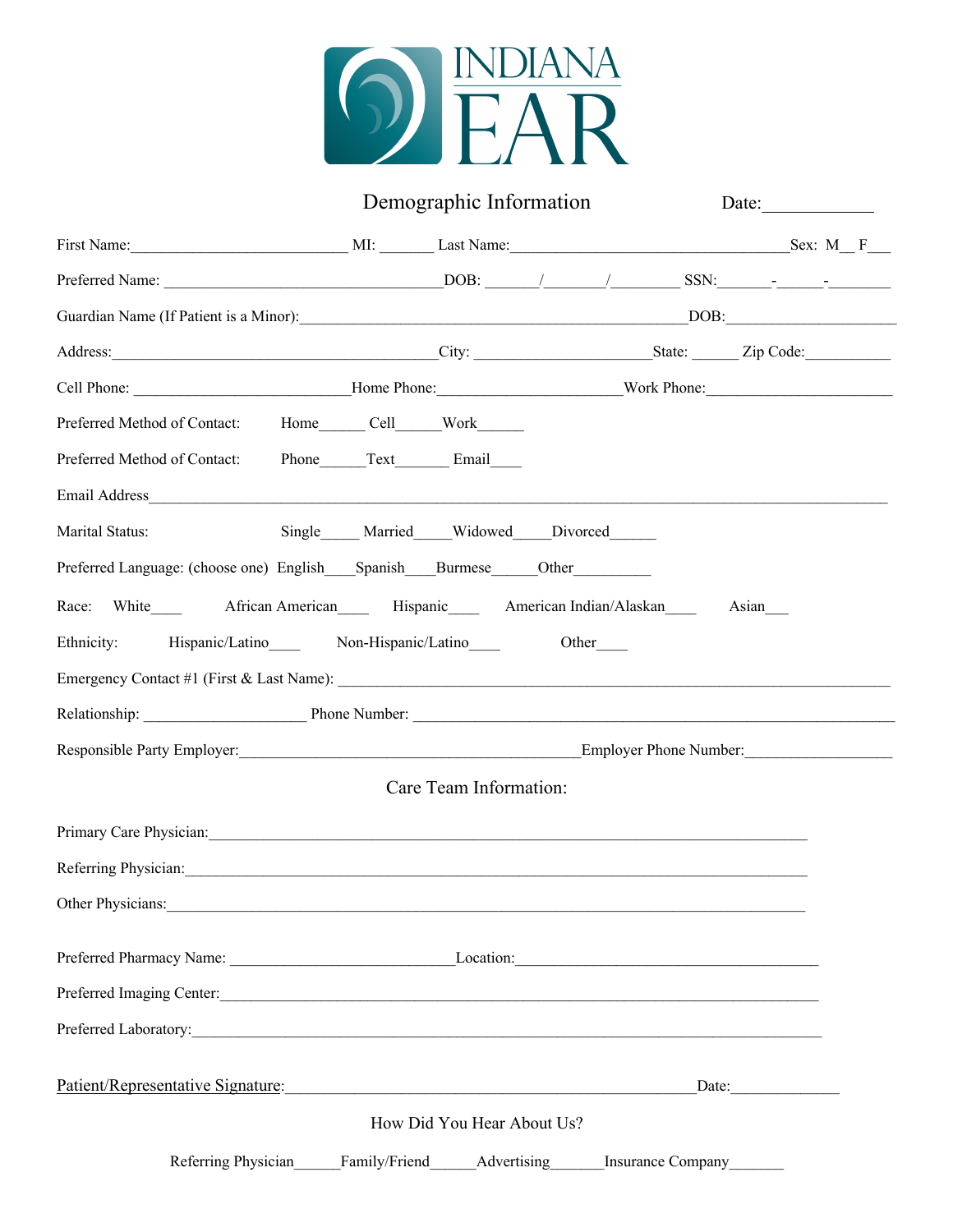

| DOB:_______________ |                                      |
|---------------------|--------------------------------------|
| Date:_____________  |                                      |
|                     | Insurance Information                |
|                     |                                      |
|                     | ID Number: Comp Number: Comp Number: |
|                     |                                      |
|                     |                                      |
|                     | Contact Phone Number: 1988           |
|                     |                                      |
|                     |                                      |
|                     | ID Number: Comp Number: Comp Number: |
|                     |                                      |
|                     |                                      |
|                     |                                      |
| Employer:           |                                      |

### Notice Regarding Insurance Claims / Payments

If we are filing insurance for your visit we must have complete information and any required referral at the time of the visit. If you cannot provide the information we will be unable to file your insurance, and payment in full will be required. It is your responsibility to make sure the physician's office has all information required information.

Payment of your charges cannot be determined until the claim is submitted to your insurance company. Payment will be based on your individual health plan, and the amount applied to your plan deductible and / or coinsurance will be your responsibility. Procedures which are excluded from coverage, based on your plan's determination of medical necessity, will also be your responsibility. Your office visit copay is due at the time of visit and, in many cases, covers only the office visits charge. Any procedures performed will be considered surgery by your insurance company, and deductibles and coinsurance may apply.

For all other patients, payment is required at the time of service. We will provide you with the necessary documentation to file for reimbursement upon request.

**I have read the above information and understand that I am responsible for payment for services I receive.** 

Patient/Guardian Signature\_\_\_\_\_\_\_\_\_\_\_\_\_\_\_\_\_\_\_\_\_\_\_\_\_\_\_\_\_\_\_\_\_\_\_\_\_\_Date\_\_\_\_\_\_\_\_\_\_\_\_\_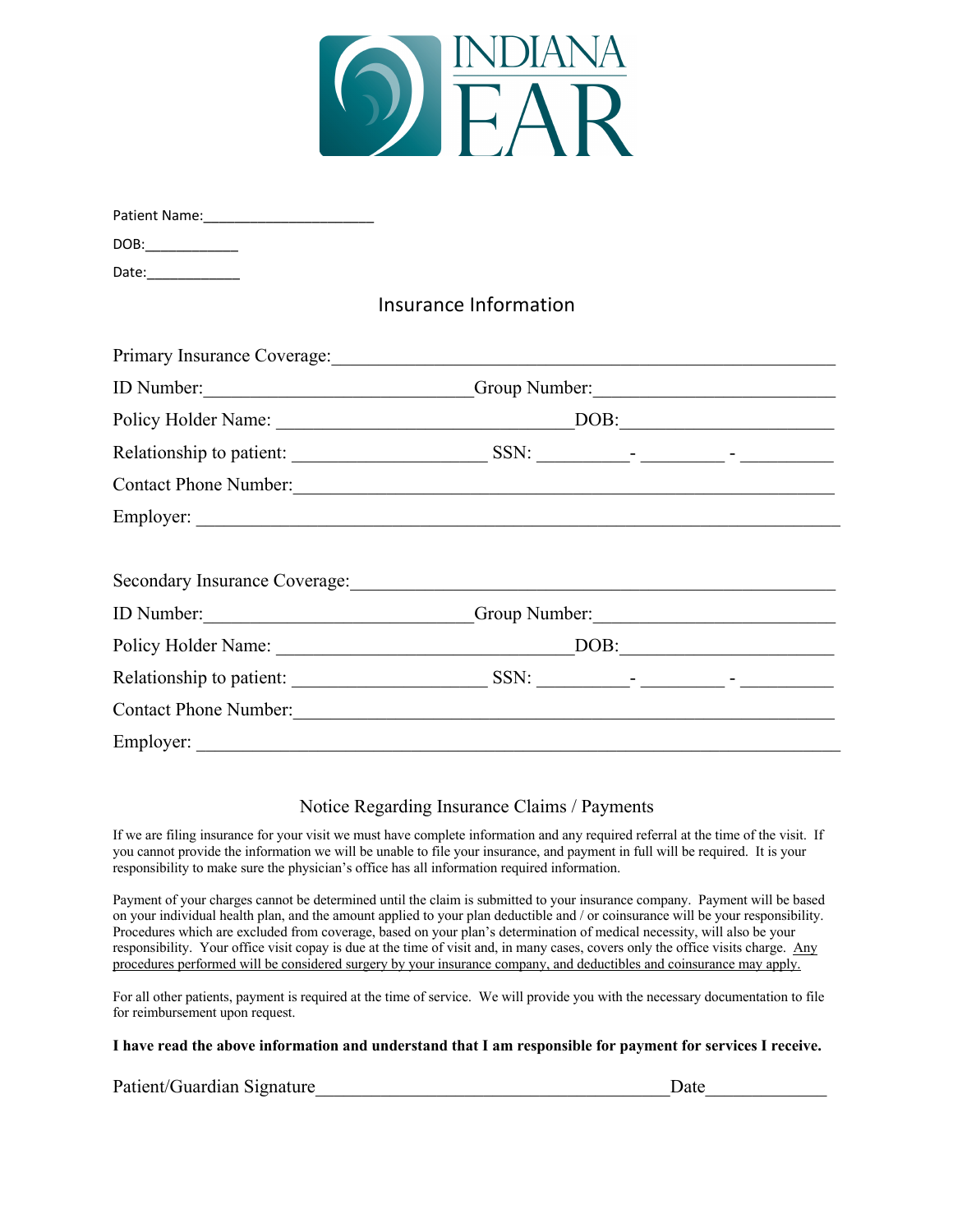|            | <b>Current Medications and Allergies</b> |                             |          |           |
|------------|------------------------------------------|-----------------------------|----------|-----------|
|            |                                          |                             |          |           |
|            |                                          |                             |          |           |
|            |                                          | <b>Medications</b>          |          |           |
| Medication |                                          | Dosage                      |          | How Often |
|            |                                          |                             |          |           |
|            |                                          |                             |          |           |
|            |                                          |                             |          |           |
|            |                                          |                             |          |           |
|            |                                          |                             |          |           |
|            |                                          |                             |          |           |
|            |                                          |                             |          |           |
|            |                                          |                             |          |           |
|            |                                          |                             |          |           |
|            |                                          |                             |          |           |
|            |                                          |                             |          |           |
|            |                                          |                             |          |           |
|            |                                          | <b>Medication Allergies</b> |          |           |
|            | Medication                               |                             | Reaction |           |
|            |                                          |                             |          |           |
|            |                                          |                             |          |           |
|            |                                          |                             |          |           |
|            |                                          |                             |          |           |
|            |                                          |                             |          |           |
|            |                                          |                             |          |           |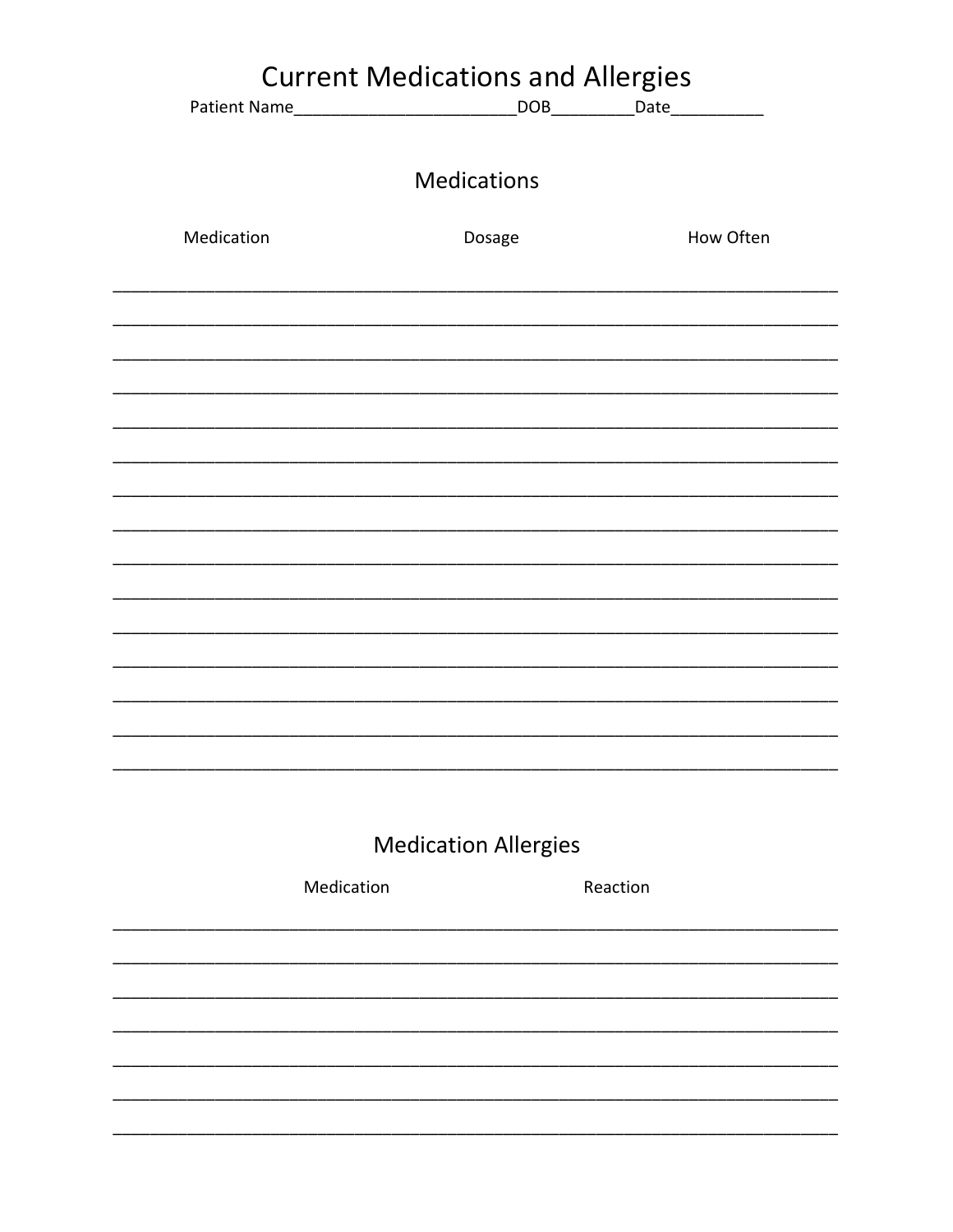

## Patient Health History Form

Date  $\frac{1}{\sqrt{1-\frac{1}{2}}}\frac{1}{\sqrt{1-\frac{1}{2}}\sqrt{1-\frac{1}{2}}\sqrt{1-\frac{1}{2}}\sqrt{1-\frac{1}{2}}\sqrt{1-\frac{1}{2}}\sqrt{1-\frac{1}{2}}\sqrt{1-\frac{1}{2}}\sqrt{1-\frac{1}{2}}\sqrt{1-\frac{1}{2}}\sqrt{1-\frac{1}{2}}\sqrt{1-\frac{1}{2}}\sqrt{1-\frac{1}{2}}\sqrt{1-\frac{1}{2}}\sqrt{1-\frac{1}{2}}\sqrt{1-\frac{1}{2}}\sqrt{1-\frac{1}{2}}\sqrt{1-\frac{1}{2}}\sqrt{1-\frac{$ 

Our concern is your hearing. To better help you, we ask that you fill out this questionnaire to describe how your hearing affects you. This information is kept confidential and is made a part of your permanent file. Thank you for placing your trust in us for all your hearing needs. Please complete and return to the front desk.

| Patient Name |                                                                                                       |                     |    | Date of Birth             |                         |                   |      |
|--------------|-------------------------------------------------------------------------------------------------------|---------------------|----|---------------------------|-------------------------|-------------------|------|
|              | <b>First</b>                                                                                          | Last                | MI |                           | <b>MM</b>               | DD                | YYYY |
|              | MEDICAL/AUDIOLOGICAL HISTORY                                                                          |                     |    |                           |                         |                   |      |
|              | Will this be the first time you've had a hearing test?<br>If no, what year were you last tested?      |                     |    | $\Box$ YES                |                         | $\blacksquare$ NO |      |
|              | Have you ever had ear surgery?                                                                        |                     |    | $D_{YES}$                 | $\Box_{\rm NO}$         |                   |      |
|              | Do you experience noises or ringing in your ears?                                                     |                     |    | $\mathbf{D}_{\text{YES}}$ | $\blacksquare_{\sf NO}$ |                   |      |
|              | Did you have chronic ear infections as a child or adult?                                              |                     |    | $D_{YES}$                 | $D_{NO}$                |                   |      |
|              | Do you have a family history of hearing loss?                                                         |                     |    | $\mathbf{a}_{\text{YES}}$ | $\blacksquare_{\sf NO}$ |                   |      |
|              | Do you have a history of noise exposure?                                                              |                     |    | $\mathbf{D}_{\text{YES}}$ | $\Box$ NO               |                   |      |
|              | Have you had any trauma to the head?                                                                  |                     |    | $\mathbf{a}_{\text{YES}}$ | DNO                     |                   |      |
|              | Any recent pain or drainage from the ear canals?                                                      |                     |    | $\mathbf{D}_{\text{YES}}$ | $D_{NO}$                |                   |      |
|              | Do you experience dizziness?                                                                          |                     |    | D <sub>YES</sub>          | $\blacksquare$ NO       |                   |      |
|              | Do you have sinus or allergy problems?                                                                |                     |    | $\n  D Y ES\n$            | $\Box$ NO               |                   |      |
|              | Does a hearing problem cause you difficulty when visiting friends, relatives or neighbors? $\Box$ YES |                     |    |                           | DNO                     |                   |      |
|              | Does a hearing problem cause you to attend social events less often than you would like? $\Box$ YES   |                     |    |                           | $\blacksquare$ NO       |                   |      |
|              | Does a hearing problem cause you difficulty when listening to TV or radio?                            |                     |    | $\blacksquare$            | $\Box$ NO               |                   |      |
|              | Does a hearing problem cause you difficulty when in a restaurant with relatives or friends?           |                     |    | $\Box$ YES                | $\blacksquare$ NO       |                   |      |
|              | Which ear is your better hearing ear?                                                                 | □Left □Right □Equal |    |                           |                         |                   |      |
|              | Which ear do you use with the telephone? Cleft CRight                                                 |                     |    |                           |                         |                   |      |
|              |                                                                                                       |                     |    |                           |                         |                   |      |
|              | Do you wear hearing devices?                                                                          |                     |    |                           |                         |                   |      |
|              | If yes, do you have any problems with your hearing devices?                                           |                     |    |                           |                         |                   |      |
|              | If applicable, in which ear(s) do you wear your hearing devices?                                      |                     |    | □Left □Right □Both        |                         |                   |      |
|              |                                                                                                       |                     |    |                           |                         |                   |      |
|              | Why have you decided to have your hearing tested at this time?                                        |                     |    |                           |                         |                   |      |
| □            | I feel my hearing is poor and may need to be aided.                                                   |                     |    |                           |                         |                   |      |
| □            | Family/friends have suggested I have my hearing checked.                                              |                     |    |                           |                         |                   |      |
| □            | Other reason/explain                                                                                  |                     |    |                           |                         |                   |      |
|              |                                                                                                       |                     |    |                           |                         |                   |      |

**JDIANA** 9604 Coldwater Road, Suite 103, Fort Wayne, Indiana 46825 Phone: 260-489-2693 Fax: 260-755-6235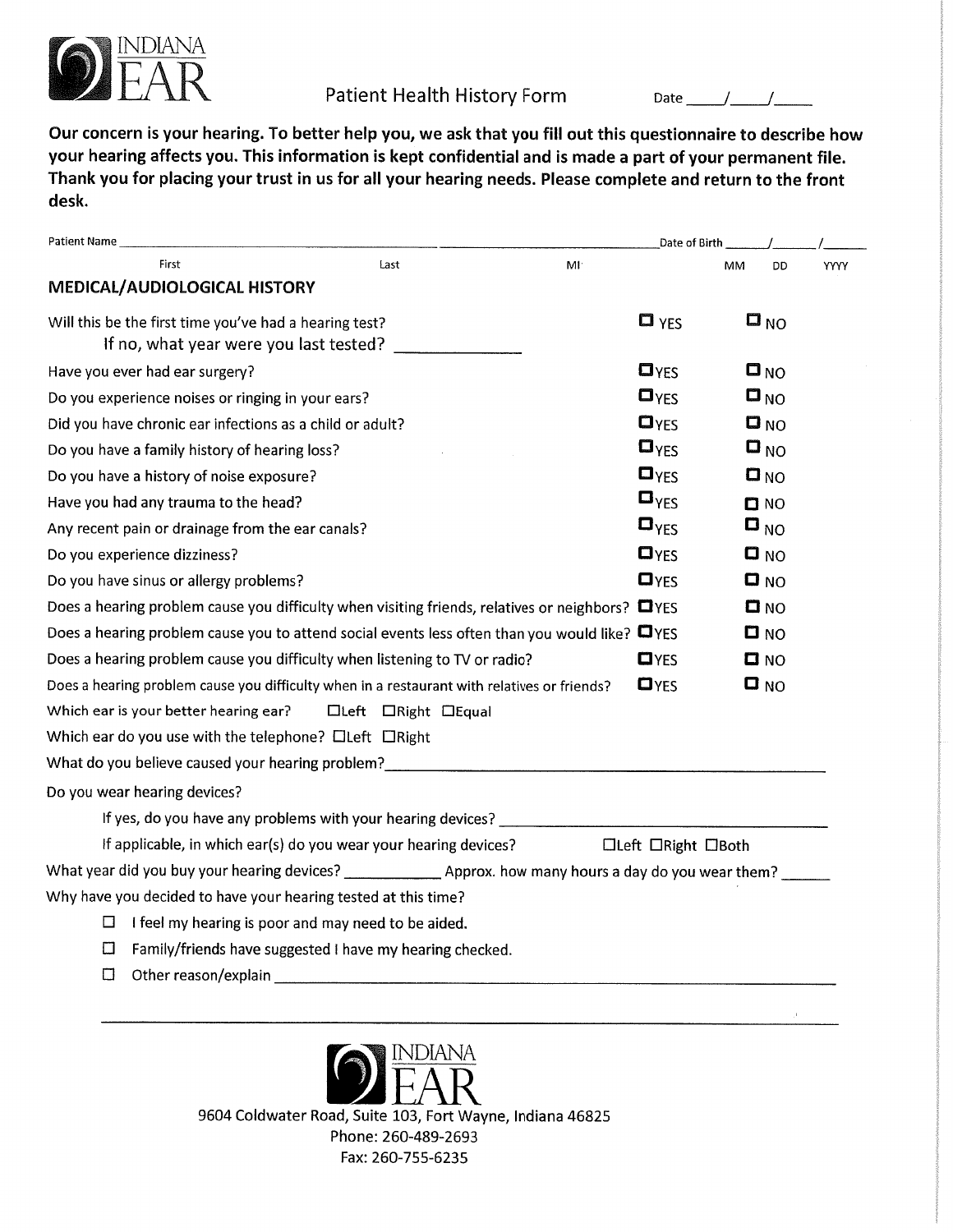# Out-Of-Network Agreement



I understand that Indiana Ear is out-of-network with all Humana Insurances. I understand I am financially responsible for my services at Indiana Ear.

Please initial your payment choice.

- I will be paying out-of-pocket for my services. I understand the service claim will not be filed with insurance.
- I have obtained an out-of-network authorization from my Primary Care Physician. However, whatever insurance does not pay, I understand I am responsible for the remaining balance.
- I would like Indiana Ear to file with my insurance with full knowledge Indiana Ear is out-of-network and may not pay. I understand I do not have an out-of-network authorization from my Primary Care Physician. I agree to pay the full cost of the visit, if insurance denies the claim or does not pay.

| Patient Printed Name:        | DOB:  |
|------------------------------|-------|
| Patient/Guardian Signature:  | Date: |
| Relationship to the Patient: |       |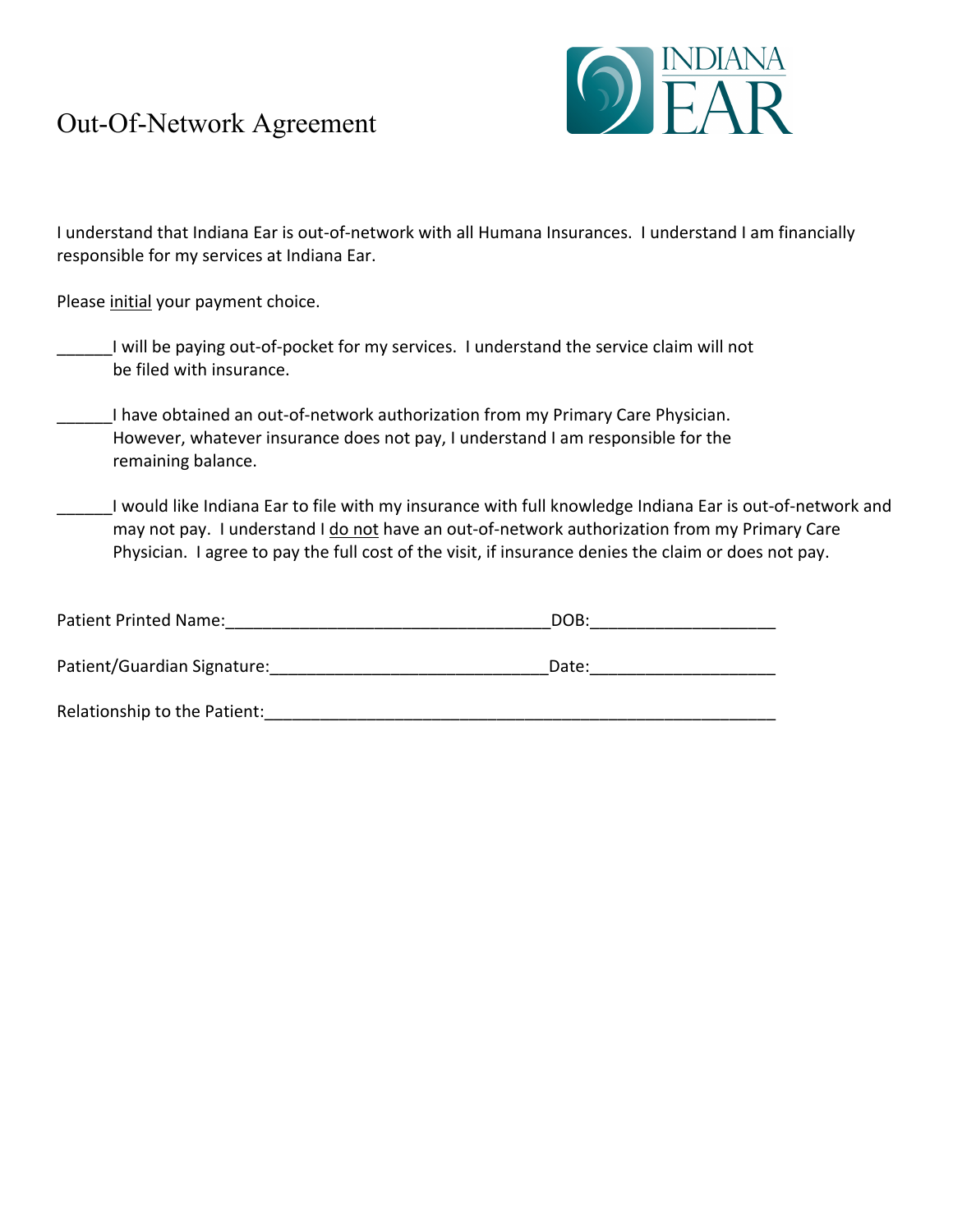

### Patient Name \_\_\_\_\_\_\_\_\_\_\_\_\_\_\_\_\_\_\_\_\_\_\_\_\_\_\_\_\_\_\_\_\_\_\_\_\_\_\_\_\_\_\_\_ DOB \_\_\_\_\_\_\_\_\_\_\_\_\_

### **Family History**

Please Check Mark If Any Immediate Family Members Have The Following Disorders

- ☐ Allergic Rhinitis
- ☐ Allergies
- □ Anxiety
- ☐ Asthma
- ☐ Bell's Palsy
- ☐ Blood Coagulation Disorder
- ☐ Cerebrovascular Accident
- ☐ Depressive Disorder
- ☐ Diabetes Mellitus
- ☐ Headache
- ☐ Hearing Loss
- ☐ Hypertensive Disorder
- □ Impairment of Balance
- ☐ Migraine
- ☐ Meniere's Disease
- ☐ Otosclerosis
- ☐ Tinnitus

### **Your Surgical History**

- ☐ Abdominal Surgery
- ☐ Adenoid Surgery
- ☐ Appendectomy
- □ Bariatric Surgery
- ☐ Caesarean Surgery
- ☐ Cataract Surgery
- □ Cervical Spine Surgery
- □ Coronary Artery Stent
- □ Ear Surgery
- ☐ Ear Tubes
- ☐ Eye Surgery □ Heart Surgery
- ☐ Hysterectomy
- □ Kidney Surgery
- ☐ Lumbar Spine Surgery
- ☐ Nasal Surgery
- ☐ Neurosurgery
- ☐ Orthopedic Surgery
- ☐ Other
- ☐ Pacemaker
- ☐ Septoplasty
- ☐ Sinus Surgery
- ☐ Thyroid Surgery
- ☐ Tonsillectomy
- 
- ☐ Vascular Surgery
- **Your Medical History**
- ☐ Acid Reflux
- ☐ Allergies/Hayfever
- ☐ Anemia
- ☐ Anesthesia Complications
- ☐ Anxiety Disorders
- □ Asthma
- ☐ Bleeding Disorders
- ☐ Cancer
	- What Type: \_\_\_\_\_\_\_\_\_\_\_\_\_\_\_
	- How Long: \_\_\_\_\_\_\_\_\_\_\_\_\_\_\_\_\_\_
- ☐ Depression
- ☐ Developmental Delay
- ☐ Diabetes
- ☐ Emphysema
- ☐ Glaucoma
- ☐ Headaches
- ☐ Hearing Loss
- ☐ Heart Attack
- ☐ Heart Disease
- ☐ Heart Problems
- ☐ Hypertension
- ☐ Immune System Disorder
- ☐ Kidney Disease
- ☐ Migraines
- ☐ Speech Delay
- ☐ Stroke
- ☐ Thyroid Problems
- ☐ Tuberculosis
- ☐ Others\_\_\_\_\_\_\_\_\_\_\_\_\_

## **Your Social History**

Caffeine Intake

- ☐ None
- ☐ Occasional
- ☐ Moderate
- ☐ Heavy

### Alcohol Intake

- ☐ None
- ☐ Occasional
- ☐ Moderate
- □ Heavy
- Tobacco Smoking Status
	- ☐ Never Smoked
	- ☐ Former Smoker
	- ☐ Current Every Day Smoker
	- ☐ Current Some Days Smoker
	- ☐ Smoker
	- (current Status Unknown)

☐ Explosions or Blasts

Occupation **with the control** 

- ☐ Unknown If Ever Smoked
- Noise Exposure
	- ☐ Industrial
	- ☐ Firearms

☐ Other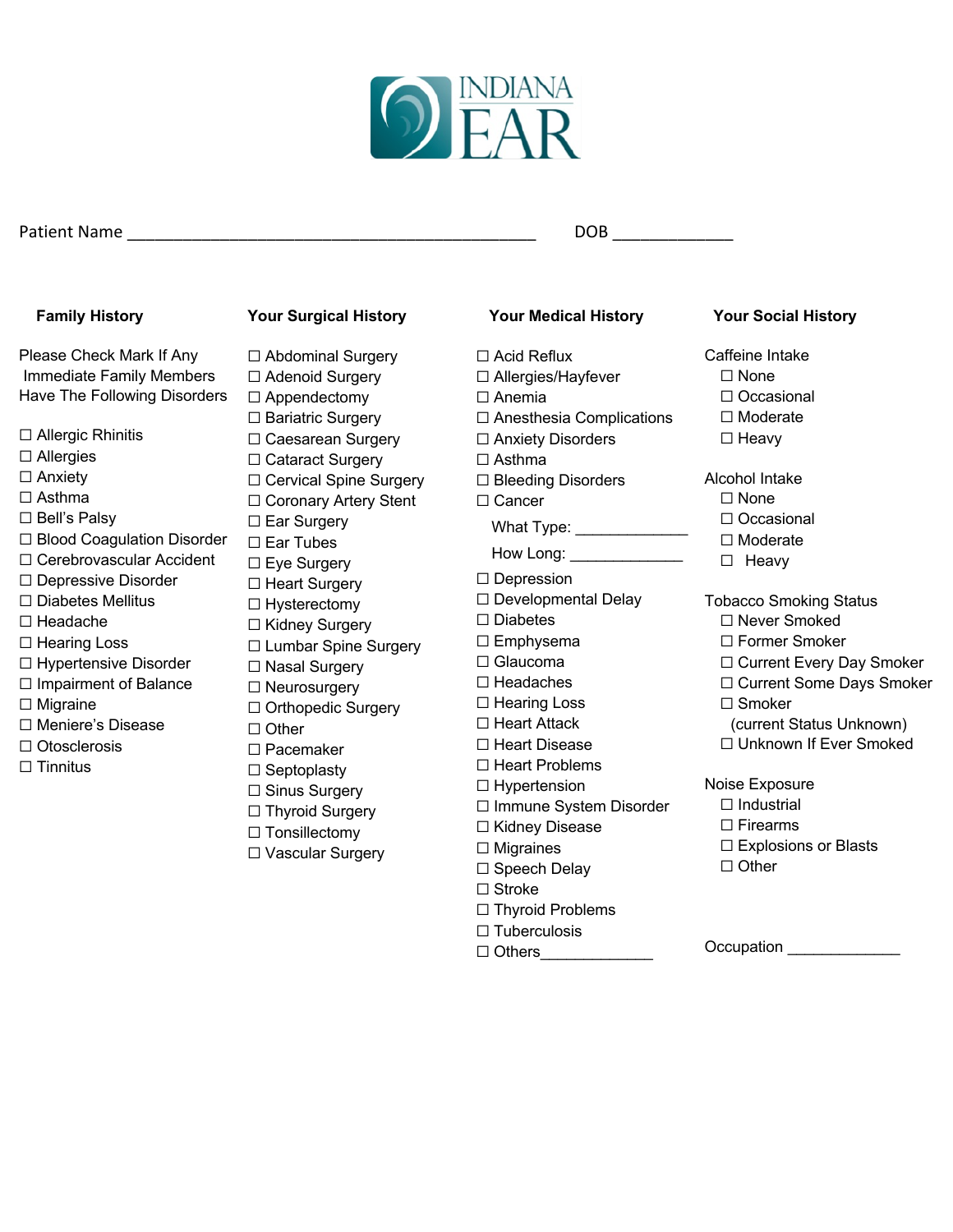

## **Phone: (260) 387-5820 Web: www.IndianaEar.com**

## Thank you for choosing Indiana Ear! Please review the following information regarding your upcoming appointment.

To Do List BEFORE Your Appointment!

☐ **Obtain Any Brain Imaging on Disc and BRING WITH YOU.**

☐ **Complete the New Patient Packet and bring with you.**

APPOINTMENT DATE: **\_\_\_\_\_\_\_\_\_\_\_\_\_\_\_\_\_\_\_\_\_\_\_\_\_\_\_\_\_\_\_\_\_\_\_\_\_\_\_\_\_\_\_\_\_\_\_\_\_\_\_\_\_\_\_**

ARRIVAL TIME: **\_\_\_\_\_\_\_\_\_\_\_\_\_\_\_\_\_\_\_\_\_\_\_\_\_\_\_\_\_\_\_\_\_\_\_\_\_\_\_\_\_\_\_\_\_\_\_\_\_\_\_\_\_\_\_\_\_\_\_\_\_**

APPOINTMENT TIME: **\_\_\_\_\_\_\_\_\_\_\_\_\_\_\_\_\_\_\_\_\_\_\_\_\_\_\_\_\_\_\_\_\_\_\_\_\_\_\_\_\_\_\_\_\_\_\_\_\_\_\_\_\_\_\_\_**

☐ AUDIOGRAM (HEARING TEST) INFORMATION: If checked, you have been scheduled for a comprehensive hearing test in conjunction with your consultation with Dr. Disher. This updated, in-house test is necessary, even if you have recently had a hearing screening or test elsewhere.

**Fort Wayne Office** 9604 Coldwater Road Suite 101 Fort Wayne, IN 46825

**South Bend Office** 6301 University Commons Suite 360 South Bend, IN 46635

**Warsaw Office** 1610 E.Center St. Warsaw, IN 46580

We look forward to meeting you at your upcoming appointment. Please visit our website, www.IndianaEar.com, to view office maps and other helpful information. Driving directions to our office locations are also printed on the back of this form. Thank you again for choosing Indiana Ear!